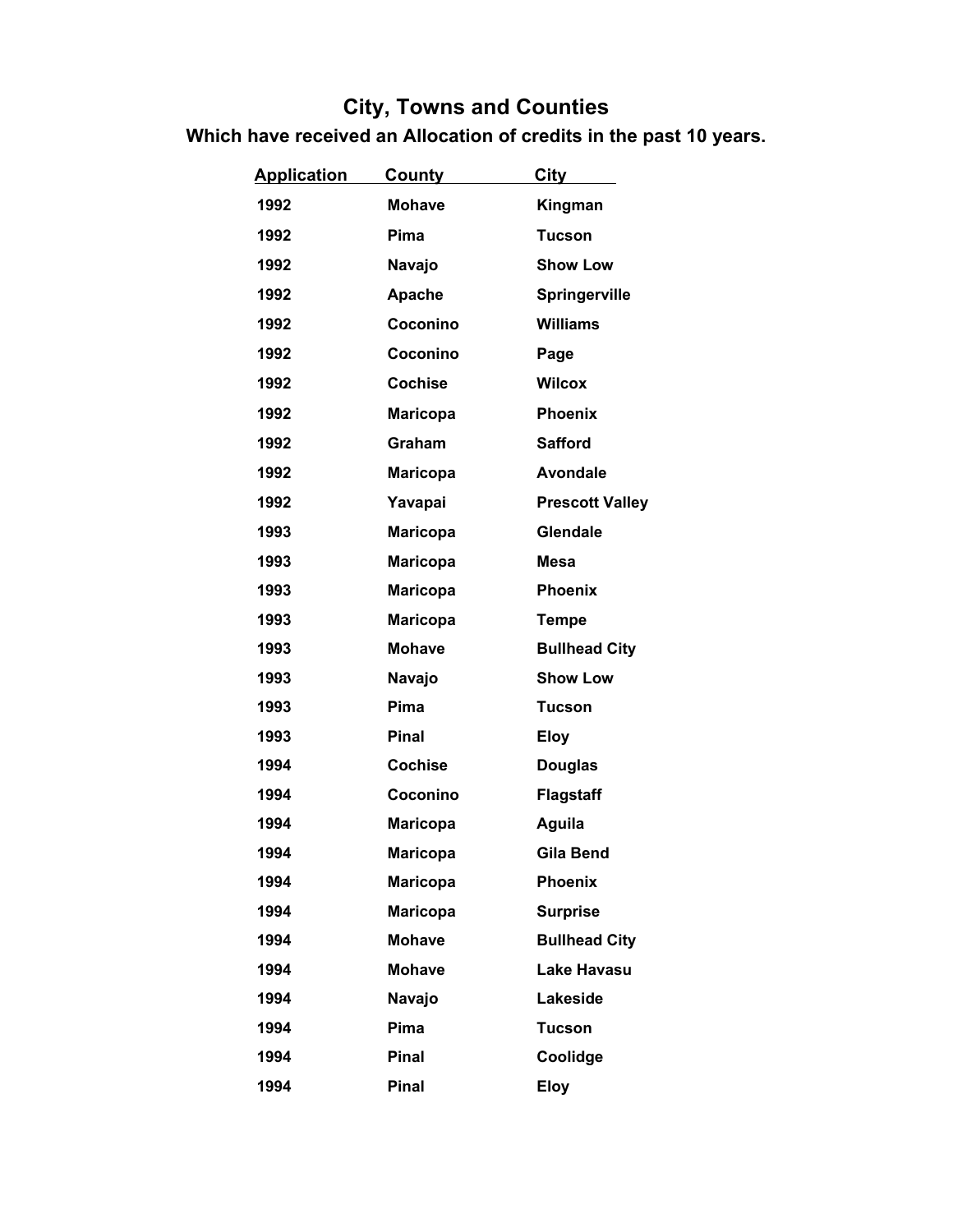| <b>Application</b> | <u>County</u>     | City                   |
|--------------------|-------------------|------------------------|
| 1994               | <b>Santa Cruz</b> | <b>Nogales</b>         |
| 1994               | Yavapai           | Cottonwood             |
| 1994               | Yavapai           | <b>Prescott</b>        |
| 1995               | <b>Cochise</b>    | Sierra Vista           |
| 1995               | Coconino          | Flagstaff              |
| 1995               | Coconino          | Page                   |
| 1995               | <b>Maricopa</b>   | <b>Chandler</b>        |
| 1995               | <b>Maricopa</b>   | <b>Phoenix</b>         |
| 1995               | <b>Mohave</b>     | <b>Bullhead City</b>   |
| 1995               | <b>Mohave</b>     | Kingman                |
| 1995               | Pinal             | <b>Casa Grande</b>     |
| 1995               | Yuma              | Yuma                   |
| 1996               | Apache            | Whiteriver             |
| 1996               | <b>Cochise</b>    | <b>Douglas</b>         |
| 1996               | Coconino          | Flagstaff              |
| 1996               | <b>Mohave</b>     | <b>Bullhead City</b>   |
| 1996               | Pima              | Tucson                 |
| 1996               | <b>Pinal</b>      | Coolidge               |
| 1996               | <b>Pinal</b>      | <b>Mammoth</b>         |
| 1996               | <b>Santa Cruz</b> | <b>Nogales</b>         |
| 1996               | Yavapai           | Cottonwood             |
| 1996               | Yavapai           | <b>Spring Valley</b>   |
| 1996               | Yuma              | <b>San Luis</b>        |
| 1997               | Apache            | Eagar                  |
| 1997               | <b>Cochise</b>    | <b>Douglas</b>         |
| 1997               | <b>Cochise</b>    | <b>Sierra Vista</b>    |
| 1997               | <b>Maricopa</b>   | <b>Avondale</b>        |
| 1997               | <b>Maricopa</b>   | Glendale               |
| 1997               | <b>Maricopa</b>   | <b>Mesa</b>            |
| 1997               | Navajo            | <b>Keams Canyon</b>    |
| 1997               | Pima              | <b>Tucson</b>          |
| 1997               | Pinal             | <b>Apache Junction</b> |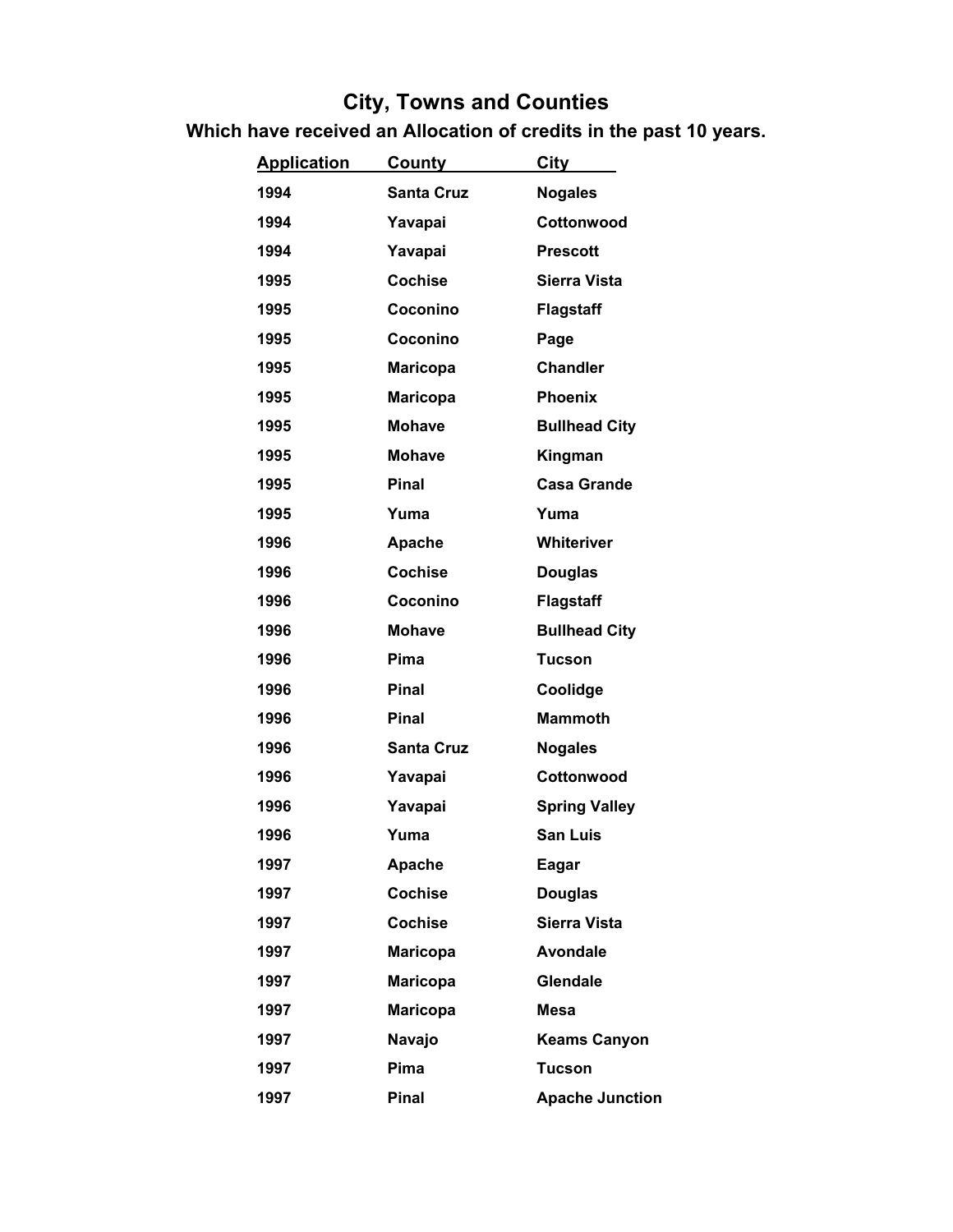| <b>Application</b> | <u>County</u>     | <b>City</b>            |
|--------------------|-------------------|------------------------|
| 1997               | <b>Pinal</b>      | <b>Casa Grande</b>     |
| 1997               | <b>Pinal</b>      | <b>Florence</b>        |
| 1997               | Yuma              | <b>Somerton</b>        |
| 1997               | Yuma              | Yuma                   |
| 1998               | <b>Cochise</b>    | <b>Bisbee</b>          |
| 1998               | Coconino          | <b>Flagstaff</b>       |
| 1998               | Graham            | <b>Safford</b>         |
| 1998               | <b>Maricopa</b>   | <b>Mesa</b>            |
| 1998               | <b>Maricopa</b>   | <b>Phoenix</b>         |
| 1998               | <b>Maricopa</b>   | <b>Scottsdale</b>      |
| 1998               | Pima              | <b>Tucson</b>          |
| 1998               | <b>Pinal</b>      | <b>Apache Junction</b> |
| 1998               | <b>Pinal</b>      | <b>Casa Grande</b>     |
| 1998               | Yuma              | <b>San Luis</b>        |
| 1999               | Apache            | <b>Tsaile</b>          |
| 1999               | <b>Cochise</b>    | <b>Douglas</b>         |
| 1999               | <b>Maricopa</b>   | <b>Avondale</b>        |
| 1999               | <b>Maricopa</b>   | <b>Buckeye</b>         |
| 1999               | <b>Maricopa</b>   | <b>Chandler</b>        |
| 1999               | <b>Maricopa</b>   | Glendale               |
| 1999               | <b>Maricopa</b>   | <b>Mesa</b>            |
| 1999               | <b>Maricopa</b>   | <b>Scottsdale</b>      |
| 1999               | <b>Navajo</b>     | <b>Winslow</b>         |
| 1999               | Pima              | <b>Tucson</b>          |
| 1999               | <b>Pinal</b>      | Coolidge               |
| 1999               | <b>Santa Cruz</b> | <b>Nogales</b>         |
| 1999               | Yuma              | <b>Somerton</b>        |
| 2000               | Apache            | <b>Sanders</b>         |
| 2000               | <b>Cochise</b>    | <b>Sierra Vista</b>    |
| 2000               | Coconino          | <b>Flagstaff</b>       |
| 2000               | <b>Maricopa</b>   | <b>Avondale</b>        |
| 2000               | <b>Maricopa</b>   | <b>Mesa</b>            |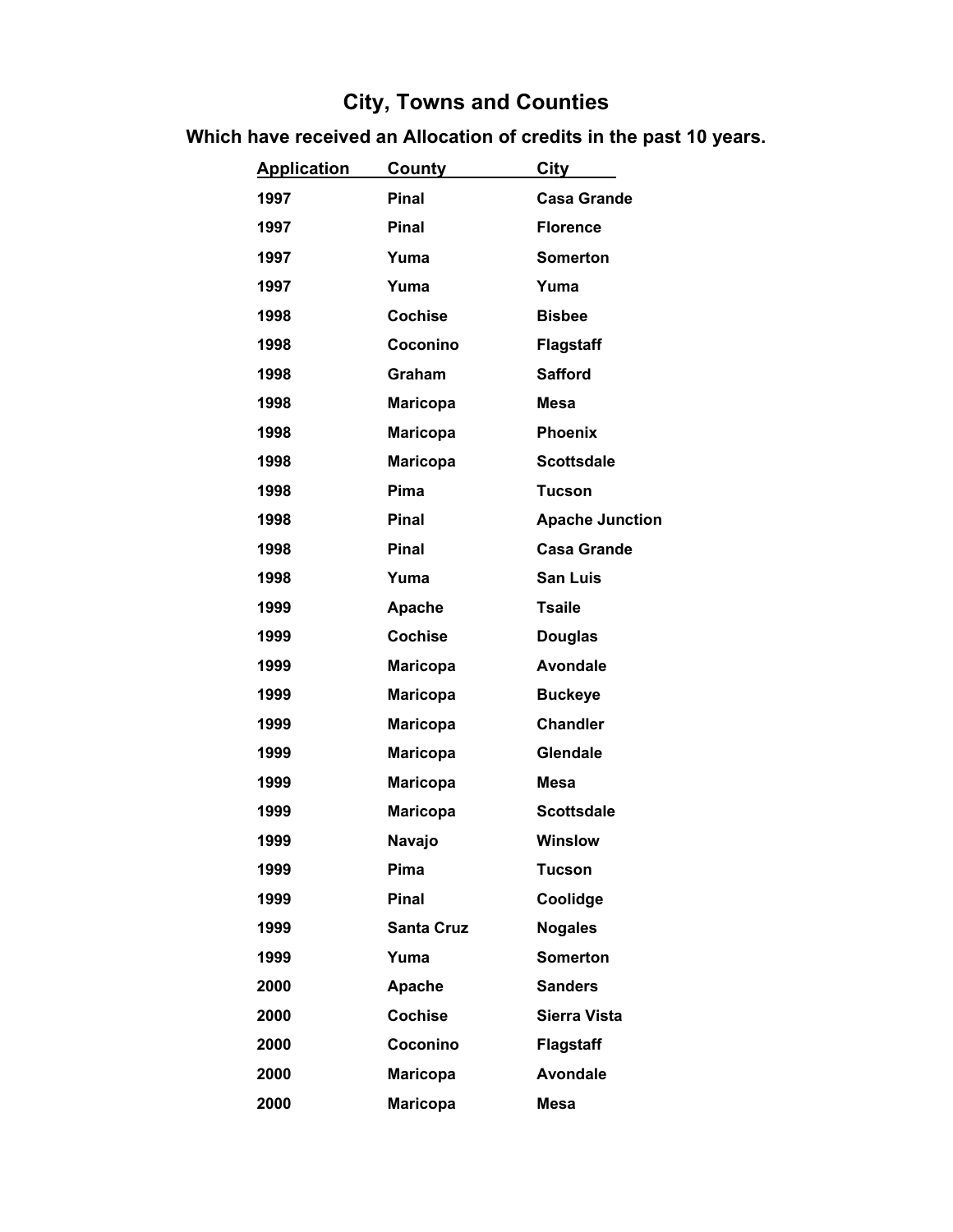| <b>Application</b> | <u>County</u>   | City                   |
|--------------------|-----------------|------------------------|
| 2000               | <b>Maricopa</b> | <b>Phoenix</b>         |
| 2000               | <b>Maricopa</b> | <b>Scottsdale</b>      |
| 2000               | Maricopa        | Youngtown              |
| 2000               | Navajo          | <b>Holbrook</b>        |
| 2000               | Navajo          | Whiteriver             |
| 2000               | Pima            | <b>Tucson</b>          |
| 2000               | <b>Pinal</b>    | <b>Apache Junction</b> |
| 2000               | Yuma            | Yuma                   |
| 2001               | <b>Cochise</b>  | <b>Benson</b>          |
| 2001               | Coconino        | Page                   |
| 2001               | <b>Maricopa</b> | <b>El Mirage</b>       |
| 2001               | Maricopa        | Peoria                 |
| 2001               | <b>Maricopa</b> | <b>Phoenix</b>         |
| 2001               | <b>Maricopa</b> | <b>Surprise</b>        |
| 2001               | <b>Mohave</b>   | Kingman                |
| 2001               | Pima            | <b>Marana</b>          |
| 2001               | Pima            | <b>Tucson</b>          |
| 2001               | <b>Pinal</b>    | Coolidge               |
| 2001               | Yavapai         | <b>Camp Verde</b>      |
| 2001               | Yavapai         | <b>Chino Valley</b>    |
| 2001               | Yuma            | <b>San Luis</b>        |
| 2001               | Yuma            | Yuma                   |
| 2002               | Gila            | <b>Payson</b>          |
| 2002               | <b>Maricopa</b> | <b>Avondale</b>        |
| 2002               | <b>Maricopa</b> | <b>Chandler</b>        |
| 2002               | <b>Maricopa</b> | Glendale               |
| 2002               | <b>Maricopa</b> | <b>Maricopa County</b> |
| 2002               | <b>Maricopa</b> | Mesa                   |
| 2002               | <b>Maricopa</b> | Peoria                 |
| 2002               | <b>Maricopa</b> | <b>Phoenix</b>         |
| 2002               | <b>Maricopa</b> | <b>Surprise</b>        |